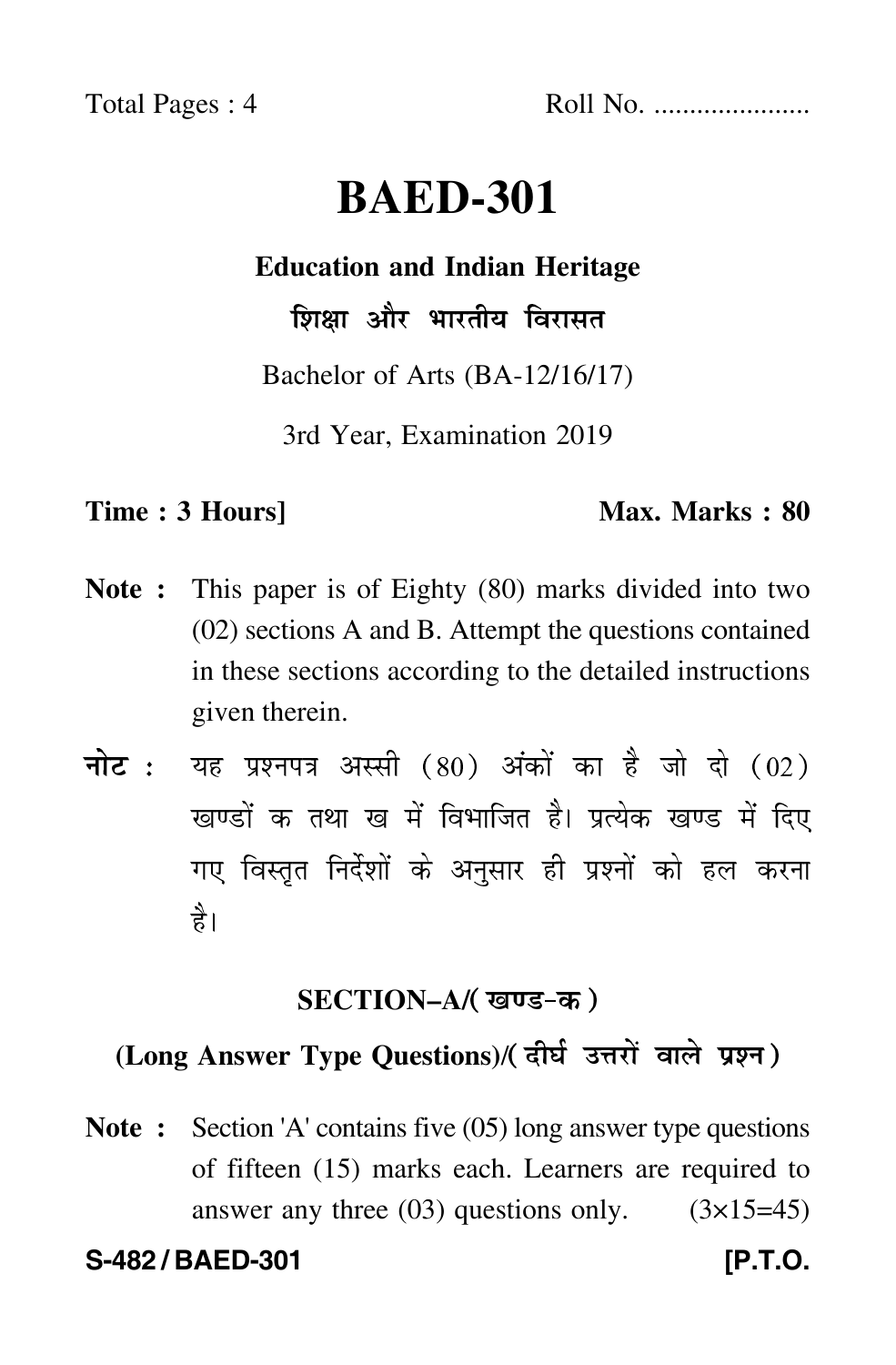- नोट : खण्ड 'क' में पाँच (05) दीर्घ उत्तरों वाले प्रश्न दिये गये हैं. प्रत्येक प्रश्न के लिए पन्द्रह (15) अंक निर्धारित हैं। शिक्षार्थियों को इनमें से केवल तीन (03) प्रश्नों के उत्तर देने हैं।
- 1. "Wood's Despatch is called the Megna carta of Indian Education." Discuss.

"वुड का आदेश पत्र भारतीय शिक्षा का महाधिकार-पत्र कहा जाता है।" विवेचना कीजिए।

- Explain in detail about Macaulay's minute.  $2.$ मैकाले के विवरण पत्र का सविस्तार वर्णन कीजिए।
- 3. Explain the similarity and dissimilarity of Buddhist and Vedic Education.

बौद्ध शिक्षा व वैदिक शिक्षा की समानता व असमानता स्पष्ट कीजिए।

Explain the main recommendations of Indian Education 4. Commission, 1882 and write its contribution in modern education.

भारतीय शिक्षा आयोग, 1882 की प्रमुख संस्तुतियों का उल्लेख करते हुए तत्कालीन शिक्षा के विकास में योगदान का वर्णन कीजिए।

#### S-482/BAED-301  $[2]$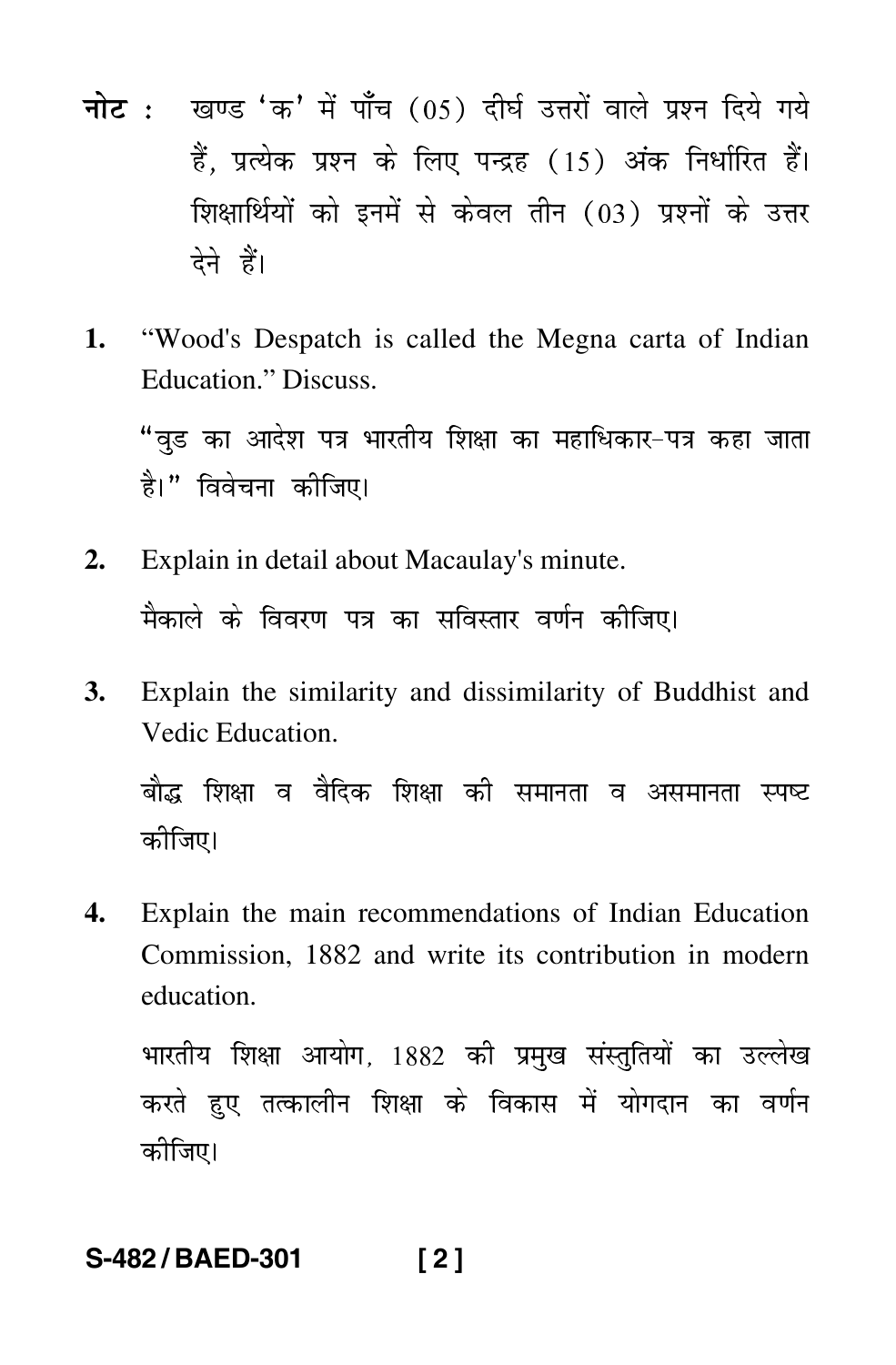**5.** Discuss the recommendations of National Policy on Education (1986) on curriculum at different stages of education.

राष्ट्रीय शिक्षा नीति (1986) द्वारा शिक्षा के विभिन्न स्तरों हेतु पाठ्यक्रम सम्बन्धी संस्तुतियों की चर्चा कीजिए।

#### **SECTION–B/**

### (Short Answer Type Questions)/( लघु उत्तरों वाले प्रश्न)

**Note :** Section 'B' contains eight (08) short answer type questions of seven (07) marks each. Learners are required to answer any five (05) questions only.

 $(5 \times 7 = 35)$ 

- <mark>नोट</mark> : खण्ड 'ख' में आठ (08) लघु उत्तरों वाले प्रश्न दिये गये हैं, प्रत्येक प्रश्न के लिए सात (07) अंक निर्धारित हैं। शिक्षार्थियों को इनमें से केवल पाँच (05) प्रश्नों के उत्तर देने हैं।
- **1.** Write a short note on National Knowledge Commission. राष्ट्रीय ज्ञान अायोग पर एक संक्षिप्त टिप्पणी लिखिए।
- **2.** Give outline of Wardha Education scheme. वर्धा शिक्षा योजना की रूपरेखा बताइए।
- **3.** What were the objectives of education in Vedic period ? वैदिककाल में शिक्षा के उद्देश्य क्या थे?

**S-482 / BAED-301 [ 3 ] [P.T.O.**